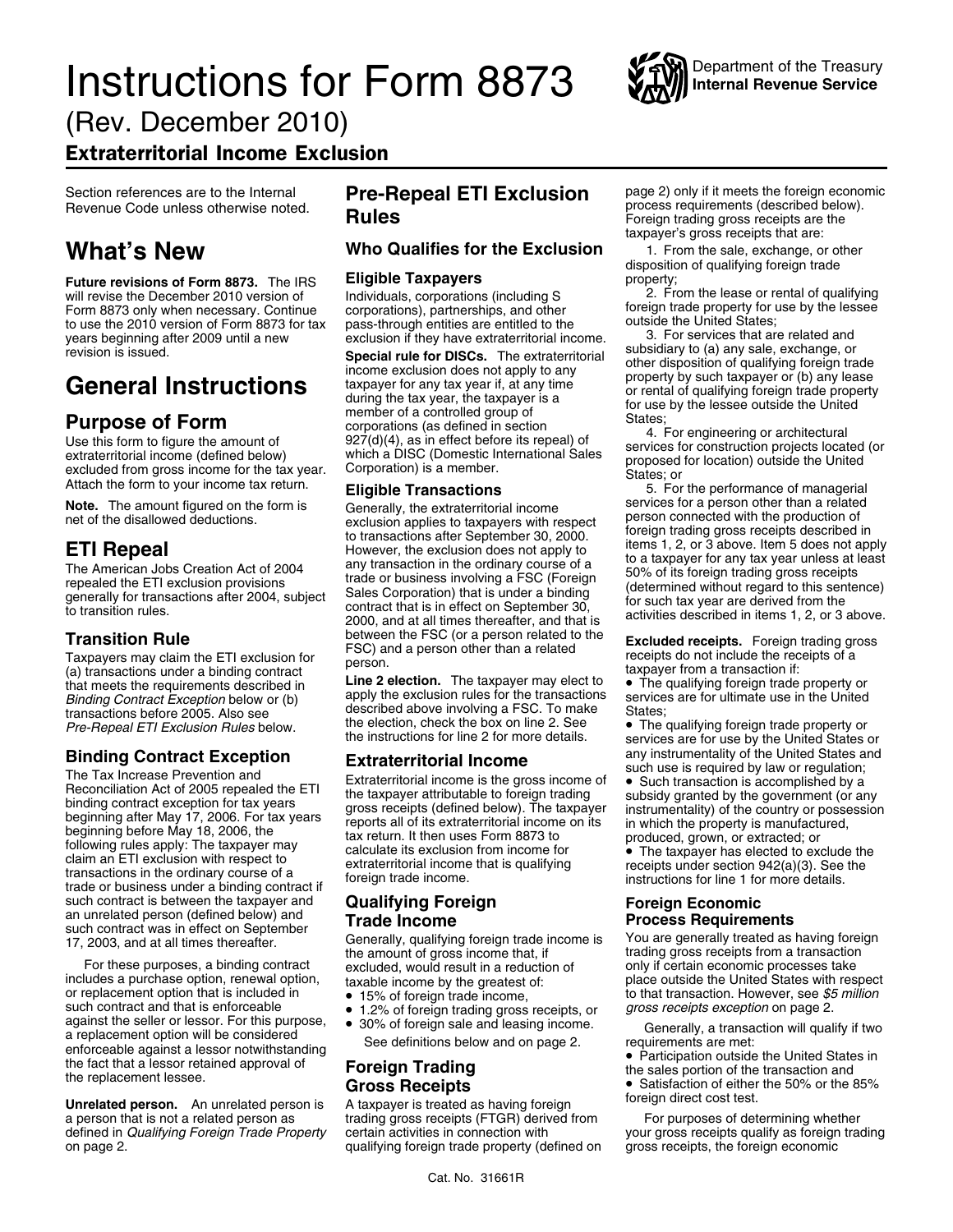process requirements are treated as consumption, or disposition outside the • Properly allocable to activities that<br>satisfied if any related person has met the United States and Puerto Rico. constitute foreign economic pro economic process requirements with • Not more than 50% of the fair market (described above),<br>
respect to the same qualifying foreign trade value of the property can be attributable to • Derived by you from the lease or ren

Generally, the foreign economic process experiormed outside the United States and foreign trade property formerly leased or<br>Fequirements are met for your gross receipts. Puerto Rico, requirements are met for your gross receipts Puerto Rico.<br>derived from any transaction if you have (or  $\bullet$  The property generally must be United States derived from any transaction if you have (or  $\bullet$  The property generally must be any person acting under a contract with you manufactured, produced, grown, or any person acting under a contract with you manufactured, produced, grown, or **Only directly allocable expenses are**<br>has) participated outside the United States extracted within the United States and taken into account in has) participated outside the United States extracted within the United States and taken into account in figuring your foreign<br>in the solicitation (other than advertising), Puerto Rico. However, property sale and leasing i in the solicitation (other than advertising), a puerto Rico. However, property sale and leasing income. Income properly negotiation, or the making of the contract manufactured, produced, grown, or allocable to certain inta negotiation, or the making of the contract manufactured, produced, grown, or allocable to certain intangibles is excluded<br>
extracted outside the United States and from foreign sale and leasing income. See

**50% foreign direct cost test.** You meet Puerto Rico is qualifying foreign trade this test if the foreign direct costs you property if the property was manufactured, incurred that are attributable to the **produced**, grown, or extracted by: transaction equal or exceed 50% of the total 1. A domestic corporation,<br>direct costs you incurred attributable to the 2. An individual who is a citizen or direct costs you incurred attributable to the **Reporting of Transactions**<br>
The costs you incurred attributable to the **Reporting of Transaction**<br>
resident of the United States. Generally, you may report transaction.

In connection with delivery to the customer,  $\bullet$  Property with respect to which a related in column (b) or Determination and transmittal of a final parcent (defined below) has column to on the basis of groups. in connection with delivery to the customer,  $\bullet$  Property with respect to which a related its <br>• Determination and transmittal of a final energy (defined below) has calculated its

 $\bullet$  Assumption of credit risk.  $\qquad \bullet$ 

the total direct costs of any transaction  $\bullet$  Certain intangibles described in section attributable to activities performed outside  $943(a)(3)(B)$ , the United States. •

**\$5 million gross receipts exception.** The because the property is insulficient to meet<br>foreign economic process requirements do the requirements of the domestic economy **Line 2.** Check the box if the taxpayer is<br>not apply gross receipts for the tax year are \$5 million Executive order).<br>or less. For tax years of less than 12 **Related person** Generally a person is involving a FSC (see *Eligible Transactions* 

corporation, or other pass-through entity, the<br>
limit applies to both the pass-through entity, the<br>
and its partners, shareholders, or other<br>
owners. The pass-through entity must<br>
divise its partners, shareholders, or othe

• The property must be held primarily for sale, lease, or rental, in the ordinary course generally the amount of your foreign trade Revenue Code. However, the corporation of a transaction that is:<br>of a trade or business, for direct use, income for a transaction th of a trade or business, for direct use, income for a transaction that is: may not elect to be an S corporation.

respect to the same qualifying foreign trade value of the property can be attributable to • Derived by you from the lease or rental c<br>
(a) articles manufactured, produced, grown, qualifying foreign trade property for use b (a) articles manufactured, produced, grown, qualifying foreign trade property for use or extracted outside the United States, or **Participation outside the United States in** or extracted outside the United States and the lessee outside the United States, or<br>the sales portion of the transaction. Puerto Rico and (b) direct costs of labor **•** Derived b **Puerto Rico and (b) direct costs of labor • Derived by you from the sale of qualify performed outside the United States and <sup>•</sup> Derived by you from the sale of qualify** 

invoice or statement of account or the  $\frac{1}{2}$  exclusion using the 1.2% of foreign trading receipt of payment, and  $\frac{1}{2}$  aross receipts method,

Property you lease or rent for use by any **Specific Instructions** *Foreign direct costs* are the portion of related person,

Oil or gas (or any primary product of oil or **Information**

or less. For tax years of less than 12<br>
months, the test is determined on an<br>
annualized basis. For purposes of the<br>
exception, all related persons are treated as<br>
exception, all related persons are treated as<br>
one taxpaye

COMOTHIC PROCESS requirements.<br> **Qualifying Foreign** section 941(b)(2) for special rules for be treated as a domestic corporation under<br> **Trade Brenerty** cooperatives.<br> **Trade Brenerty** cooperatives.

constitute foreign economic processes

extracted outside the United States and from foreign sale and leasing income. See<br>Puerto Rico is qualifying foreign trade sections 941(c)(2)(B) and 941(c)(3) for special rules related to foreign sale and<br>leasing income.

Generally, you may report transactions<br>(including sale transactions and leasing **Total direct costs** are those costs for the transaction that elects to be any transaction that are attributable to the transaction under following activities you (or any person acting section 943(e), or under a contract w Advertising and sales promotion,<br>
• Advertising and sales promotion,<br>
• Processing of customer orders and **Excluded property**. The following property respect to transactions. However, you may<br> **Excluded from the definition** arranging for delivery,<br>• Transportation outside the United States foreign trade property: volume and property ou may not report foreign sale and leasing<br>• Transportation outside the United States foreign trade property: v

## • Gertain intangibles described in section **Part I–Elections and Other** 943(a)(3)(B),

**Alternative 85% foreign direct cost test.** gas),<br>
You meet this test if, for any two of the expansion activities listed above, the foreign direct<br>
activities listed above, the foreign direct energy direct energy direct en

From the second for purposes of Act of 1979, and **Note.** A foreign tax credit may be available<br>determining whether you have met either **Consequence in the S0%** or 85% foreign direct cost test.<br>**Specify** the S0% or 85% fore

(beginning with the date specified in the decting to apply the extraterritorial income<br>Executive order).<br>Executive order).

**Trade Property**<br>Generally, qualifying foreign trade property<br>Generally, qualifying foreign trade property<br>**Eoreign Sale and Leasing** benefits granted to it by the United States Generally, qualifying foreign trade property **Foreign Sale and Leasing** benefits granted to it by the United States **Foreign Sale and Leasing** is property that meets all three of the under any treaty. If the election is ma following conditions.<br>• The property must be held primarily for **Foreign sale and leasing income (FSLI)** is corporation for all purposes of the Interna Foreign sale and leasing income (FSLI) is corporation for all purposes of the Internal generally the amount of your foreign trade Revenue Code. However, the corporation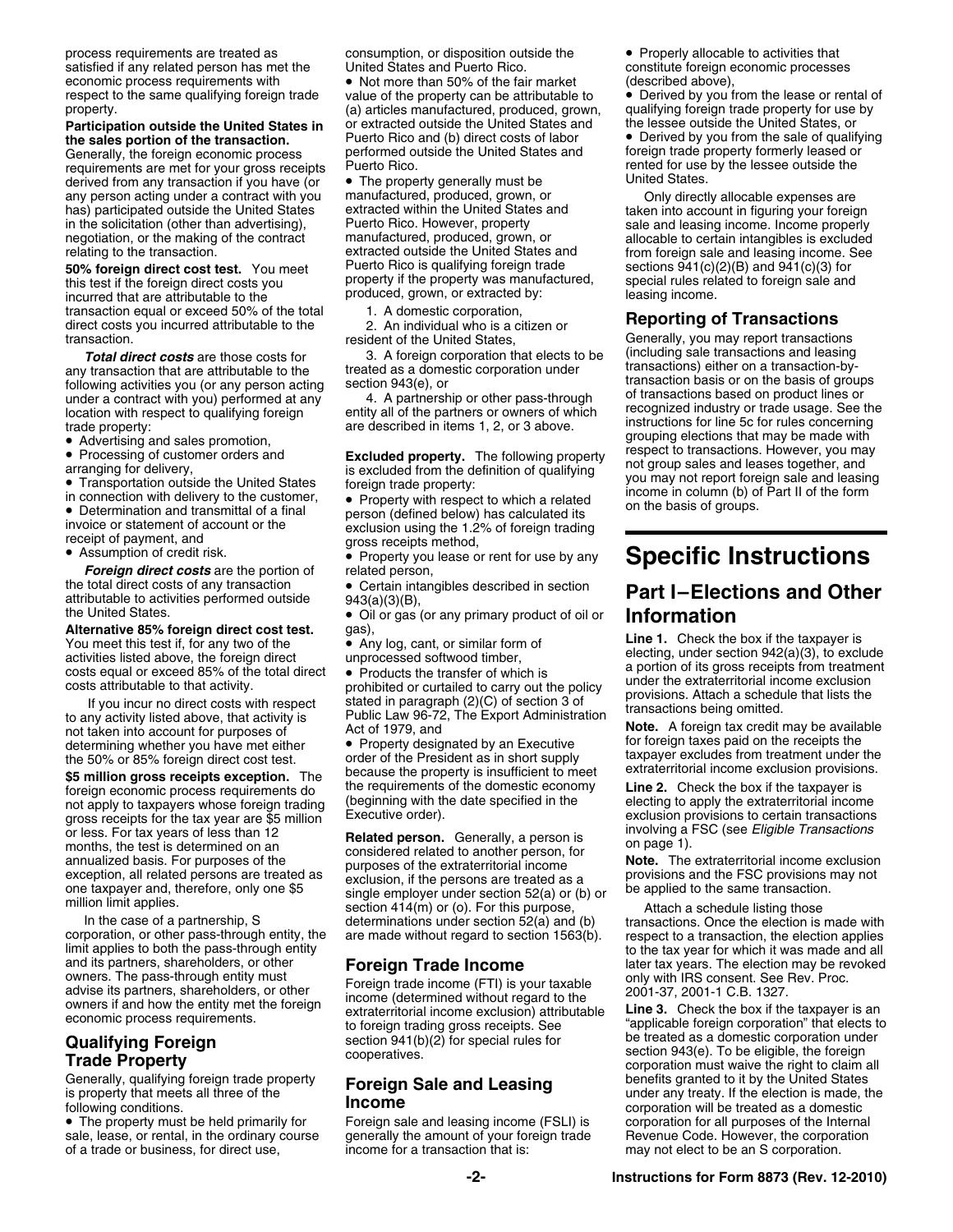foreign corporation that: of line 5c. Aggregate on one Form 8873

tax year made and remains in effect for all the separate product subsequent years unless revoked or an examination of an examination of an examine separate production of an examination of  $\frac{8873 \text{ must be filed}}{200000000000000000$ terminated. Any revocation or termination  $\epsilon$  and leasing income and you apply the 15% such examination (provided you agree to applies to tax years beginning after the tax and leasing income and you apply the 15% extend t (and any successor corporation) may not<br>elect to be a domestic corporation again for  $8873$ .<br>5 tax years beginning with the first tax year **Note** Taxpayers that chock hav (1)(a) of

List your name and identifying number or<br>
elected to be a domestic corporation is<br>
generally treated as transferring, as of the • transactions reported on the form and the<br>
transactions reported on the form and the<br>
transa generally treated as ransferring, as or the transactions (other than foreign sale and to each line item of Form 8873, and first day of the first tax year to which the leasing income transactions) are included in  $\bullet$  Show election applies, all of its assets to a<br>domestic corporation in an exchange under<br>section 354.<br>**Exception for old earnings and profits**<br>For exception and **Exception** for old earnings and profits<br>the same product or produc

• The product or product line based on the filed for each transaction. Also, see *Format* North American Industry Classification

An "applicable foreign corporation" is a one or more Forms 8873, check box (1)(a) **Note.** If a grouping basis is elected,<br>
of line 5c. Aggregate on one Form 8873 aggregate reporting is not permitted. 1. Manufactures, produces, grows, or those transactions for which the same extracts property in the ordinary course of method is applied, provided all the extracts property in the ordinary course of method is applied, provided all the and the corporation's trade or business or transactions (other than foreign sale and the corporation's trade or business or ansactions (other on line 5b. If a different method is applied to 1. The due date of your timely filed some of the transactions in one or more of return (including extensions) or Once made, the election applies to the some of the transactions in one or more of return (including extensions) or<br>year made and remains in effect for all the separate product lines, additional Forms 2. In the event of an

5 tax years beginning with the first tax year<br>after the revocation or termination. See Rev.<br>Proc. 2001-37.<br>Proc. 2001-37.<br>The Schedule must:<br>Same Form 8873 only if they are applying<br>The in spreadsheet or similar format be 2001-37.<br>**Effect of election.** For purposes of the same method (for example, 15% of FTI, be in spreadsheet or similar format,<br>tion 367, a foreign corporation that has 1.2% of FTGR, 30% of FSLI) to all and have noted par

See Foreign Economic Process<br>
Requirements beginning on page 1.<br> **Line 5a.** Enter the six-digit code that best<br>
describes the business activity for which the<br>
describes the business activity for which the<br>
describes the bu FRIGHT INSTIGUIONS.<br>
Line 5b. Enter your product or product line completed Form 8873 reporting all determining cost of goods sold.<br>
that meets one of the two standards below. information as if a separate Form 8873 were ... that meets one of the two standards below. information as if a separate Form 8873 were **Line 19.** Enter on line 19, column (a), the •<br>● The product or product line based on the • • filed for each transaction. Also, see *F* 

System (NAICS) or **(2) Group of transactions.** You may allocable to the amount reported on line 15.<br>• A recognized industry or trade usage. **(2) Group of transactions.** You may allocable to the amount reported on line 15. • A recognized industry or trade usage.<br>
Line 5c. Check the applicable box to<br>
indicate the basis on which the amounts on<br>
Form 8873 are determined using either the<br>
framsactions) by product or product line. The<br>
transacti

the following formats.<br> **(1) Transaction-by-transaction.** If your<br>
determination is based on each transaction<br>
rather than an election to group<br>
rather than an election to group<br>
rather than an election to group<br>
rather th  **(a) Aggregate on Form 8873.** If you group of transactions. See *Format of tabular* return to which this form is attached for choose to aggregate your transactions on *schedules* below. basic rules for determining expenses.

return by the IRS, notification by the IRS of

- 
- 
- 

**Exception of Developin States and Procedure and Foreign Sale<br>
devertian corporations. It the scoeption<br>
Hespacial and Extinct corporations and Extinct corporation is a section of the FSCC of the Foreign Act of 2000 applie** 

Note than those you included in of tabular schedules below.<br>
of tabular schedules below.<br> **of tabular schedules** below.